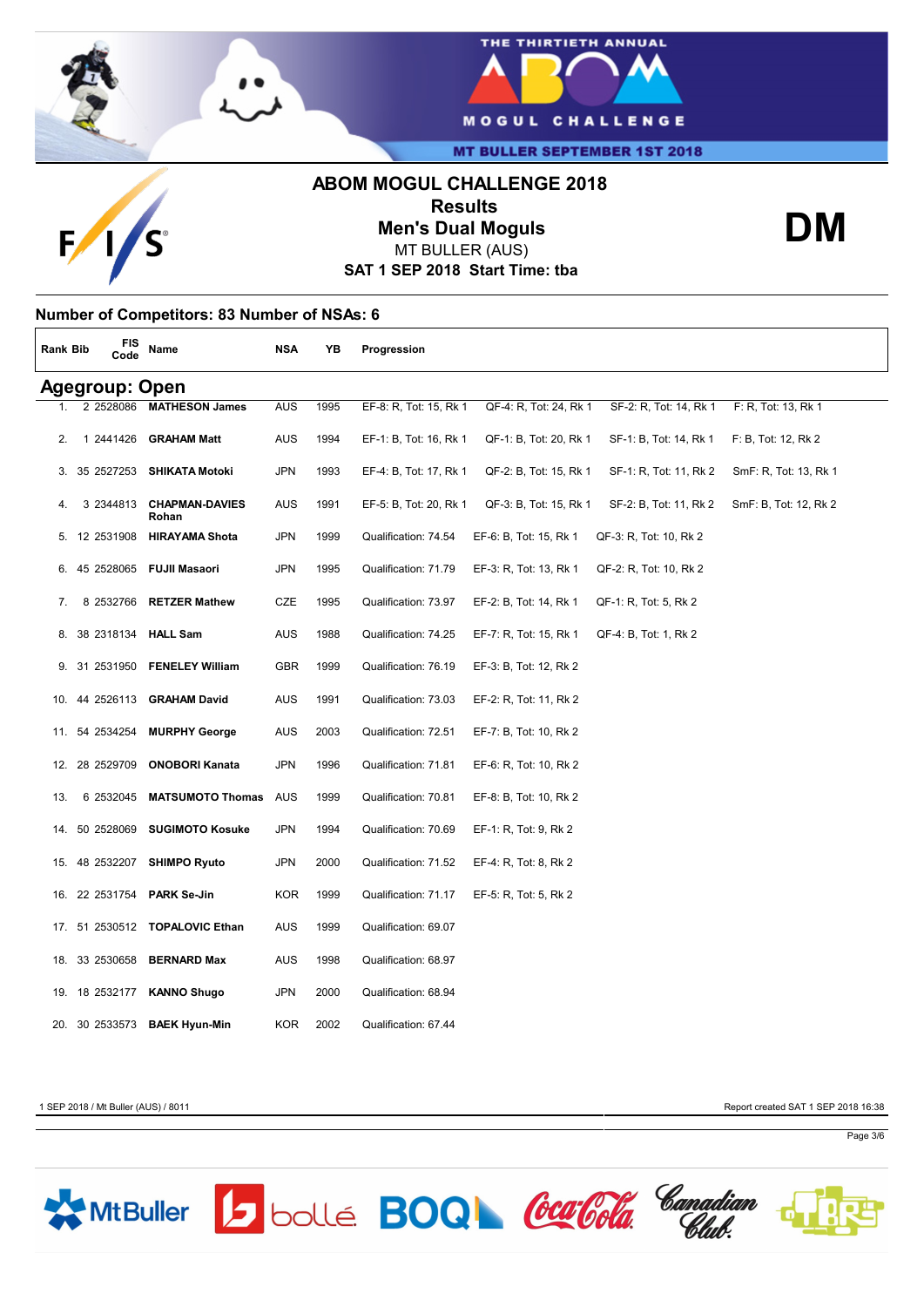



**MT BULLER SEPTEMBER 1ST 2018** 

# **ABOM MOGUL CHALLENGE 2018 Results Men's Dual Moguls**



MT BULLER (AUS)

**SAT 1 SEP 2018 Start Time: tba**

### **Number of Competitors: 83 Number of NSAs: 6**

| Rank Bib | FIS<br>Code    | Name                         | <b>NSA</b> | YB   | Progression          |
|----------|----------------|------------------------------|------------|------|----------------------|
|          |                | 21. 53 2531559 INUI Takami   | <b>JPN</b> | 1997 | Qualification: 67.26 |
|          | 22. 49 2534330 | <b>LOGAN Oliver</b>          | <b>AUS</b> | 2003 | Qualification: 66.25 |
|          |                | 23. 32 2527652 KOIWA Kai     | <b>JPN</b> | 1989 | Qualification: 65.70 |
|          | 24. 25 2531671 | <b>MATSUDA So</b>            | <b>JPN</b> | 1999 | Qualification: 65.56 |
|          | 25. 17 2533029 | <b>OTAKE Yuya</b>            | <b>JPN</b> | 1999 | Qualification: 64.90 |
|          |                | 26. 16 2534857 KANG Phillip  | <b>KOR</b> | 2004 | Qualification: 63.37 |
|          | 27. 46 2530659 | <b>COMBEN Jackson</b>        | AUS        | 1997 | Qualification: 62.35 |
|          |                | 28. 11 2533127 BAE Jae-Han   | <b>KOR</b> | 2001 | Qualification: 61.37 |
|          |                | 29. 13 2532159 WALKER Daniel | <b>AUS</b> | 2000 | Qualification: 60.59 |
|          | 30. 47 2533650 | <b>MARTIN Sam</b>            | <b>AUS</b> | 2002 | Qualification: 58.23 |
|          | 31. 14 2534839 | <b>MOONEY Flynn</b>          | <b>AUS</b> | 2004 | Qualification: 57.76 |
|          | 32. 39 2535009 | <b>LEUNG Taj</b>             | <b>AUS</b> | 2004 | Qualification: 54.89 |
|          | 33. 15 2534339 | <b>BURNS Charlie</b>         | <b>AUS</b> | 2003 | Qualification: 54.40 |
|          | 34. 37 2528629 | <b>BIESSE FITTON Zach</b>    | AUS        | 1996 | Qualification: 53.95 |
|          |                | 35. 55 2484433 CLARK Haydon  | AUS        | 1993 | Qualification: 53.17 |
|          |                | 36. 23 2533633 WALKER Oliver | <b>AUS</b> | 2002 | Qualification: 50.69 |
|          |                | 37. 27 2534314 HOWES Will    | <b>AUS</b> | 2003 | Qualification: 50.01 |
|          | 38. 21 2531753 | <b>MOON Sun-Woo</b>          | <b>KOR</b> | 1999 | Qualification: 49.67 |
|          |                | 39. 19 2533618 HILL Angus    | AUS        | 2002 | Qualification: 49.13 |
| 40.      | 5 2534370      | <b>BERNARD Hugo</b>          | <b>AUS</b> | 2003 | Qualification: 47.36 |
|          | 41. 10 2534997 | <b>DEVITT Hugo</b>           | <b>AUS</b> | 2004 | Qualification: 44.39 |

1 SEP 2018 / Mt Buller (AUS) / 8011 Report created SAT 1 SEP 2018 16:38

**DM**



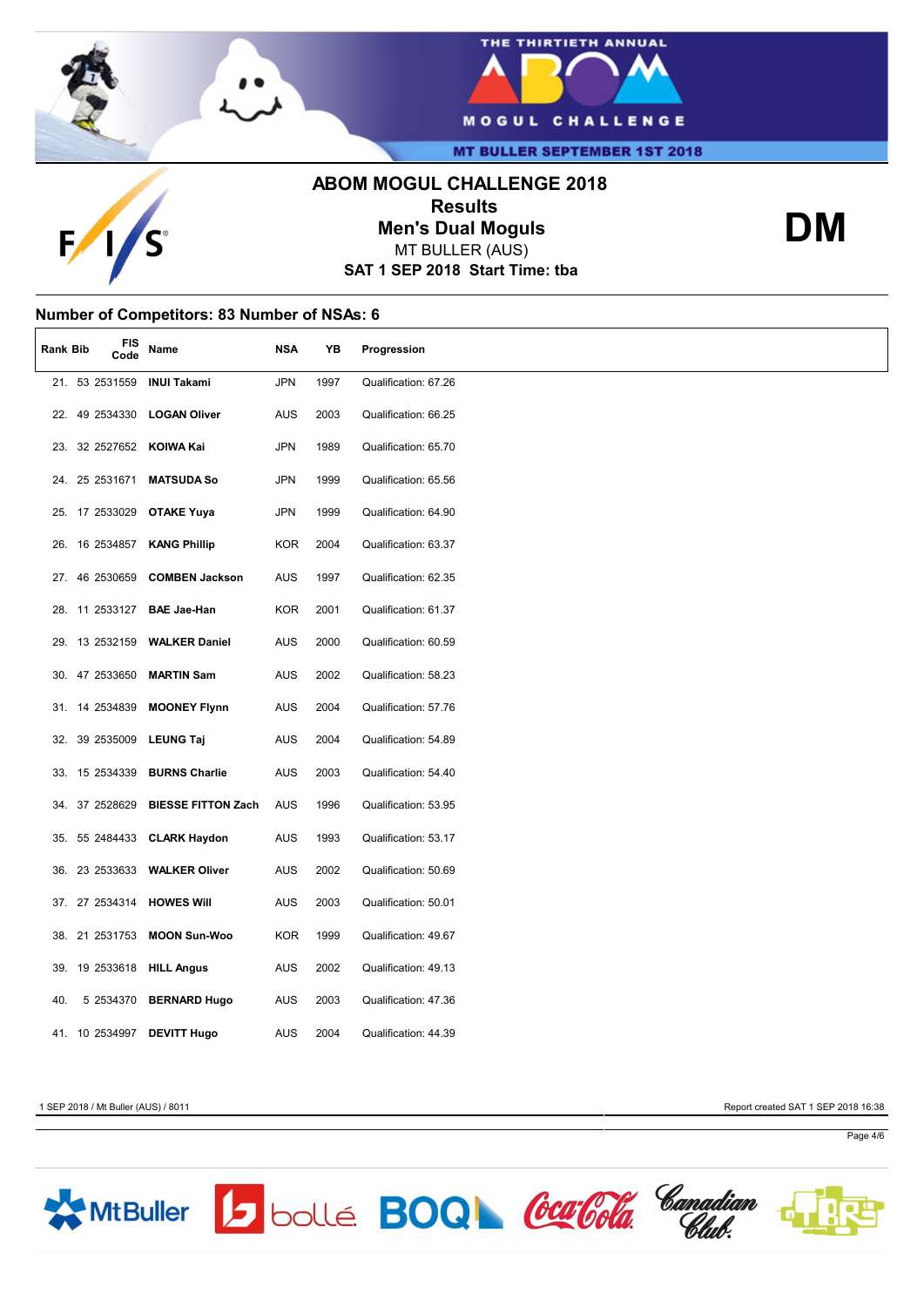



**MT BULLER SEPTEMBER 1ST 2018** 

# **ABOM MOGUL CHALLENGE 2018 Results Men's Dual Moguls**



MT BULLER (AUS)

**SAT 1 SEP 2018 Start Time: tba**



### **Number of Competitors: 83 Number of NSAs: 6**

| <b>Rank Bib</b> |                | <b>FIS</b><br>Code | Name                           | <b>NSA</b> | YB   | Progression               |
|-----------------|----------------|--------------------|--------------------------------|------------|------|---------------------------|
|                 | 42. 24 2531425 |                    | KIM Hee-Jun                    | <b>KOR</b> | 1999 | Qualification: 42.64      |
|                 | 43. 26 2535004 |                    | <b>BURRELL Banjo</b>           | <b>AUS</b> | 2004 | Qualification: 42.22      |
| 44.             | 9 2534841      |                    | <b>GIANOUTSOS James</b>        | <b>AUS</b> | 2004 | Qualification: 40.51      |
|                 | 45. 41 2534995 |                    | <b>FUNG Harrison</b>           | <b>AUS</b> | 2004 | Qualification: 40.17      |
| 46.             | 7 2534360      |                    | <b>MACKINNON Ed</b>            | <b>AUS</b> | 2003 | Qualification: 40.00      |
|                 |                |                    | 47. 40 2534348 HEYBURN Charles | <b>AUS</b> | 2003 | Qualification: 32.79      |
|                 | 48. 42 2535008 |                    | <b>TURNER Lachlan</b>          | <b>AUS</b> | 2003 | Qualification: 31.77      |
|                 | 49. 36 2534335 |                    | <b>NOSSAL Joe</b>              | <b>AUS</b> | 2002 | Qualification: 28.87      |
| 50.             | 4 2534358      |                    | <b>BACKWELL Angus</b>          | <b>AUS</b> | 2002 | Qualification: 16.72      |
|                 | 51. 34 2534998 |                    | <b>BOYKETT Fred</b>            | AUS        | 2004 | Qualification: 13.00      |
|                 |                |                    | 52. 20 2534988 FITTON Flynn    | <b>AUS</b> | 2003 | Qualification: 11.17      |
|                 | 43 2535000     |                    | <b>SWEETNAM Matthew</b>        | <b>AUS</b> | 2002 | <b>Qualification: DNF</b> |
|                 |                |                    | 52 2535005 ATWELL William      | <b>AUS</b> | 2004 | <b>Qualification: DNF</b> |
|                 | 29 2534349     |                    | <b>LUSCOMBE Will</b>           | <b>AUS</b> | 2003 | <b>Qualification: DNS</b> |

1 SEP 2018 / Mt Buller (AUS) / 8011 Report created SAT 1 SEP 2018 16:38







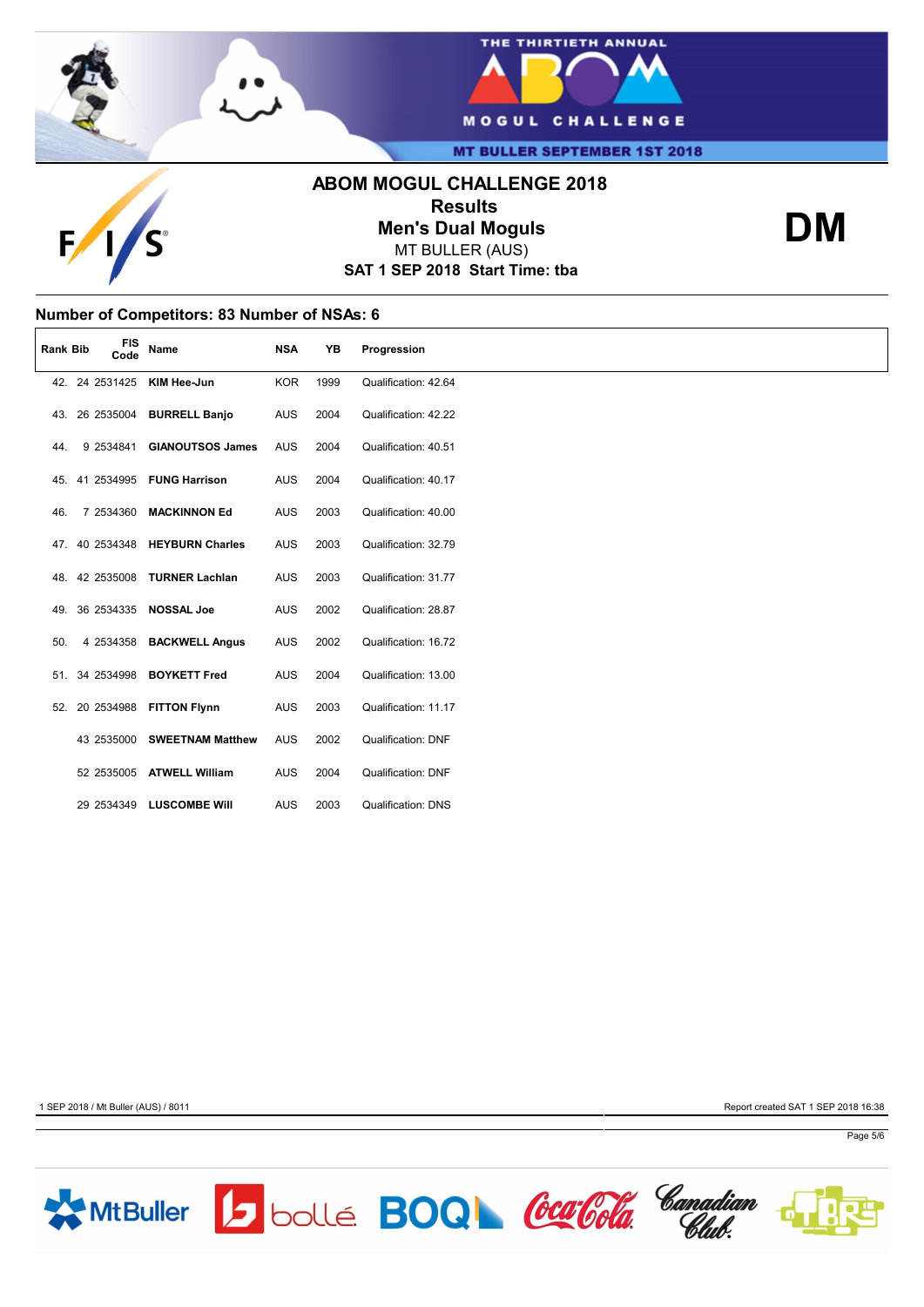

# **Number of Competitors: 83 Number of NSAs: 6 Rank Bib FIS Code Name NSA YB Progression Agegroup: Youth**<br>1. 84 19014 LIVISSIANOS Mac 1. 84 19014 **LIVISSIANOS Mac** AUS 2005 QF-1: R, Tot: 20, Rk 1 SF-1: R, Tot: 16, Rk 1 F: R, Tot: 21, Rk 1 2. 92 27403 **HILL Edward** AUS 2006 QF-4: R, Tot: 18, Rk 1 SF-2: R, Tot: 20, Rk 1 F: B, Tot: 4, Rk 2 3.10… 33750 **ROWLEY Tristan** AUS 2005 QF-3: B, Tot: 20, Rk 1 SF-2: B, Tot: 5, Rk 2 SmF: B, Tot: 19, Rk 1 4. 91 19229 **LUSCOMBE Tom** AUS 2007 QF-2: R, Tot: 20, Rk 1 SF-1: B, Tot: 9, Rk 2 SmF: R, Tot: 6, Rk 2 5. 95 24250 **STANISH Edvard** AUS 2006 Qualification: 41.78 QF-4: B, Tot: 7, Rk 2 6. 81 10556 **ATWELL Harry** AUS 2006 Qualification: 48.61 QF-2: B, Tot: 5, Rk 2 7. 89 37458 **ROCHE Hamish** AUS 2007 Qualification: 43.36 QF-3: R, Tot: 5, Rk 2 8. 86 15209 **FREEMAN Tom** AUS 2007 Qualification: 41.61 QF-1: B, Tot: 5, Rk 2 9. 90 11543 **BOYKETT Max** AUS 2006 Qualification: 40.75 10. 93 10585 **BACKWELL Hugo** AUS 2005 Qualification: 37.56

**Legend:**

11. 87 15011 **FOLEY Joe** AUS 2009 Qualification: 36.39

94 32446 **ATKINSON Jasper** AUS 2005 Qualification: DNF

**DNF** Did Not Finish **DNS** Did Not Start

1 SEP 2018 / Mt Buller (AUS) / 8011 Report created SAT 1 SEP 2018 16:38

Page 6/6





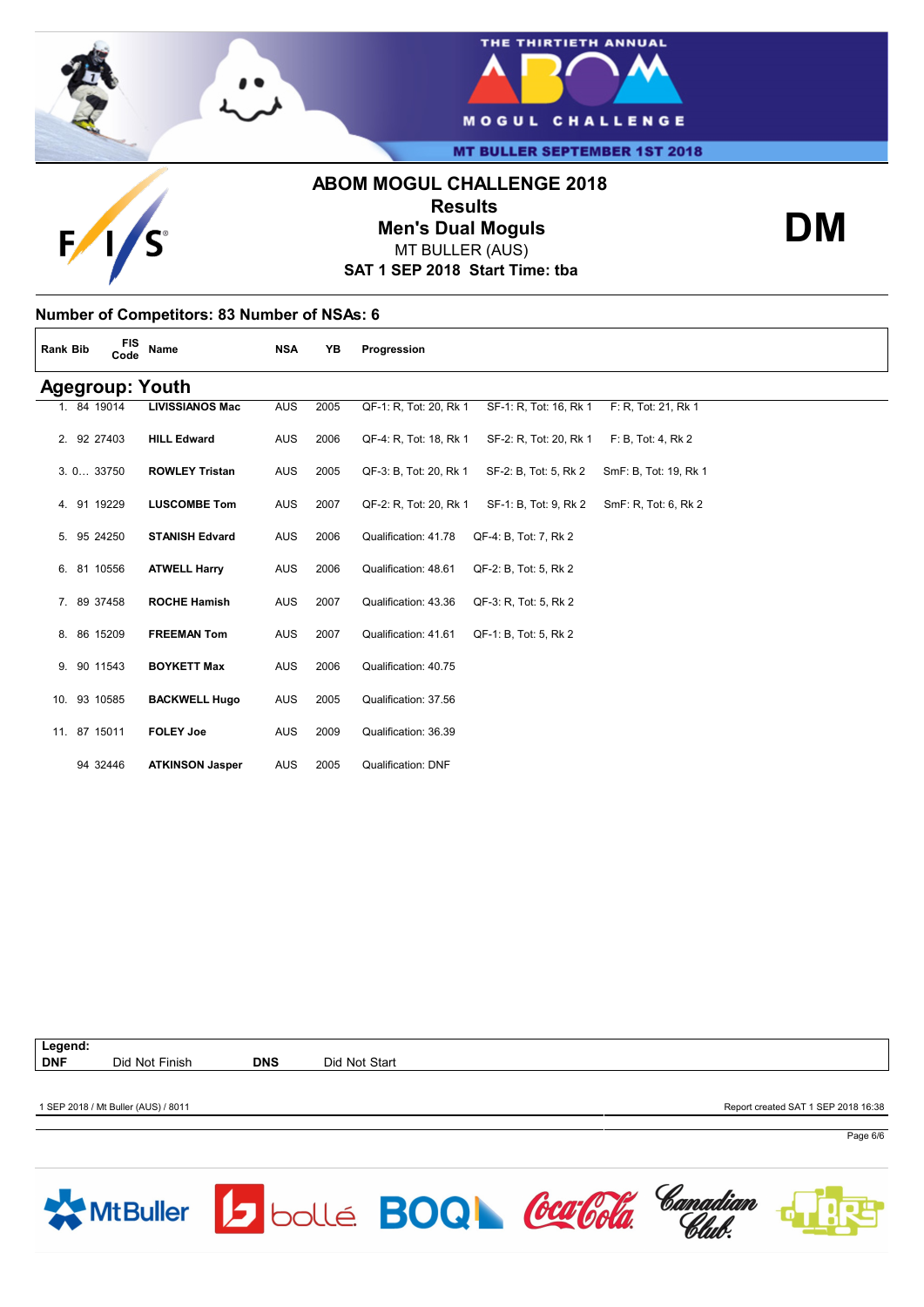

 $\mathbf{F}$ 

**S** 



**MT BULLER SEPTEMBER 1ST 2018** 

# **ABOM MOGUL CHALLENGE 2018**



**Men's Dual Moguls**



**SAT 1 SEP 2018 Start Time: tba** MT BULLER (AUS)

| Jury                   |                        |            | <b>Course Details</b> |                       |            |
|------------------------|------------------------|------------|-----------------------|-----------------------|------------|
| <b>Chief of Comp</b>   | <b>Andrew Pattison</b> | <b>AUS</b> | <b>Course Name</b>    | Chamois               |            |
| TD                     | Graeme Cox             | <b>AUS</b> | Course Width          | 18.0m                 |            |
| <b>Chief of Course</b> | Hamish Cox             | <b>AUS</b> | Gradient              | $23^\circ$            |            |
| <b>Head Judge</b>      | Zoe Jaboor             | <b>AUS</b> | l Pace Time           | 18.44                 |            |
|                        |                        |            | <b>Judges</b>         |                       |            |
|                        |                        |            | Judge 1 (Turns)       | John Gandolfo         | USA        |
|                        |                        |            | Judge 2 (Turns)       | Abbey Schwarz         | <b>AUS</b> |
|                        |                        |            | Judge 3 (Turns)       | <b>Campbell Cooke</b> | <b>AUS</b> |
|                        |                        |            | Judge 4 (Turns)       | Pip Sparrow           | <b>AUS</b> |
|                        |                        |            | Judge 5 (Air)         | Tori Hamilton-Wilson  | <b>AUS</b> |

### **Number of Competitors: 83 Number of NSAs: 6**

| <b>Rank Bib</b> |                          | <b>FIS</b><br>Code | Name                            | <b>NSA</b> | YB   | Progression                                                               |  |  |  |
|-----------------|--------------------------|--------------------|---------------------------------|------------|------|---------------------------------------------------------------------------|--|--|--|
|                 | <b>Agegroup: Legends</b> |                    |                                 |            |      |                                                                           |  |  |  |
|                 | 1. 74 14905              |                    | <b>FISHER Nick</b>              | <b>AUS</b> | 1981 | SF-2: R, Tot: 13, Rk 1<br>F: B, Tot: 15, Rk 1                             |  |  |  |
|                 | 2. 66 19138              |                    | <b>LOVICK Tom</b>               | AUS        | 1987 | SF-1: R, Tot: 15, Rk 1<br>F: R, Tot: 10, Rk 2                             |  |  |  |
| 3.61            |                          |                    | <b>BERECHREE</b><br>Christopher | AUS        | 1974 | QF-2: B, Tot: 13, Rk 1<br>SF-1: B, Tot: 10, Rk 2<br>SmF: B, Tot: 17, Rk 1 |  |  |  |
|                 | 4. 69 13122              |                    | <b>COSTA Adrian</b>             | <b>VIC</b> | 1901 | SmF: R, Tot: 8, Rk 2<br>QF-3: R, Tot: 15, Rk 1<br>SF-2: B, Tot: 12, Rk 2  |  |  |  |
|                 | 5. 76 20180              |                    | <b>MCLENNAN Watkin</b>          | <b>AUS</b> | 1987 | Qualification: 58.96<br>QF-2: R, Tot: 12, Rk 2                            |  |  |  |
| 6. 73           |                          |                    | <b>HUGHES Michael</b>           | AUS        | 1978 | Qualification: 55.89<br>QF-3: B, Tot: 10, Rk 2                            |  |  |  |
|                 | 7. 68 42706              |                    | <b>NANNES Dirk</b>              | AUS        | 1976 | Qualification: 54.37                                                      |  |  |  |
|                 | 8. 71 14585              |                    | <b>EVANS Andy</b>               | <b>AUS</b> | 1971 | Qualification: 49.88                                                      |  |  |  |
|                 | 9. 63 14887              |                    | <b>FIRLE Martin</b>             | AUS        | 1970 | Qualification: 46.65                                                      |  |  |  |
|                 | 10. 70 18864             |                    | <b>LEWIS Adam</b>               | AUS        | 1974 | Qualification: 44.36                                                      |  |  |  |
| 11. 67          |                          |                    | <b>BIGNELL Brent</b>            | AUS        | 1972 | Qualification: 43.55                                                      |  |  |  |
|                 | 12. 72 23566             |                    | <b>SCHWARZ Chris</b>            | AUS        | 1964 | Qualification: 36.00                                                      |  |  |  |
| 13. 62          |                          |                    | <b>GLENDENNING Bea</b>          | <b>AUS</b> | 1977 | Qualification: 35.48                                                      |  |  |  |
|                 | 14. 75 13091             |                    | <b>CORCORAN Joey</b>            | AUS        | 1987 | Qualification: 28.12                                                      |  |  |  |
|                 | 15. 64 15013             |                    | <b>FOLEY Mark</b>               | <b>AUS</b> | 1969 | Qualification: 25.31                                                      |  |  |  |

MtBuller 5 bollé BOQ CarCola Canadian

1 SEP 2018 / Mt Buller (AUS) / 8011 Report created SAT 1 SEP 2018 16:38